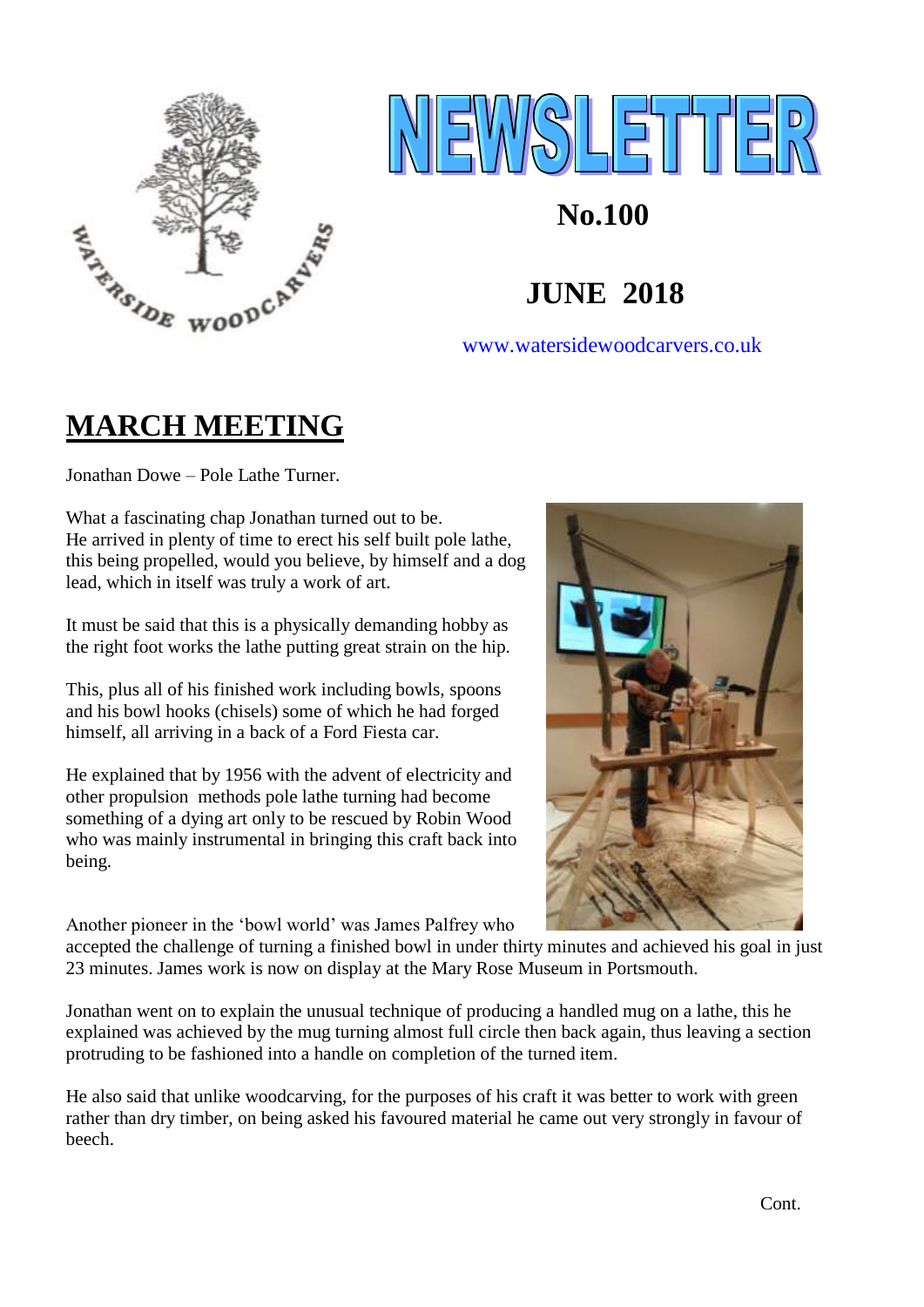He explained in detail the art of turning handled bowls and touched on finishing techniques some of which we ourselves are familiar such as tung oil, beeswax and linseed oil.

When asked how many pole lathe turners there were now in the country he said about twenty and he was taught by the best, James Palfrey and had progressed to this excellent standard after just three years experience.

He finished his talk by praising a young man by the name of Sharis Adams who makes most of the tools for Jonathan, and briefly demonstrated the sharpening technique of the tools he had been using

and also praising his wife for her tolerance of this somewhat messy hobby and promising her a handmade Windsor Chair sometime in the future.

All in all a thoroughly enjoyable evening and I am sure that we will be meeting Jonathan again at sometime in the future.



*Roger Elliott*

# **APRIL MEETING**

Sadly, our speaker for the evening, Mike Roussel was ill at the last minute and so our meeting was reduced to not much more than a half-hour chat before turning for home again. We hope to see Mike fit and well at some time in the future.

**BEAVERS** – Apparently their presence in the UK is growing!



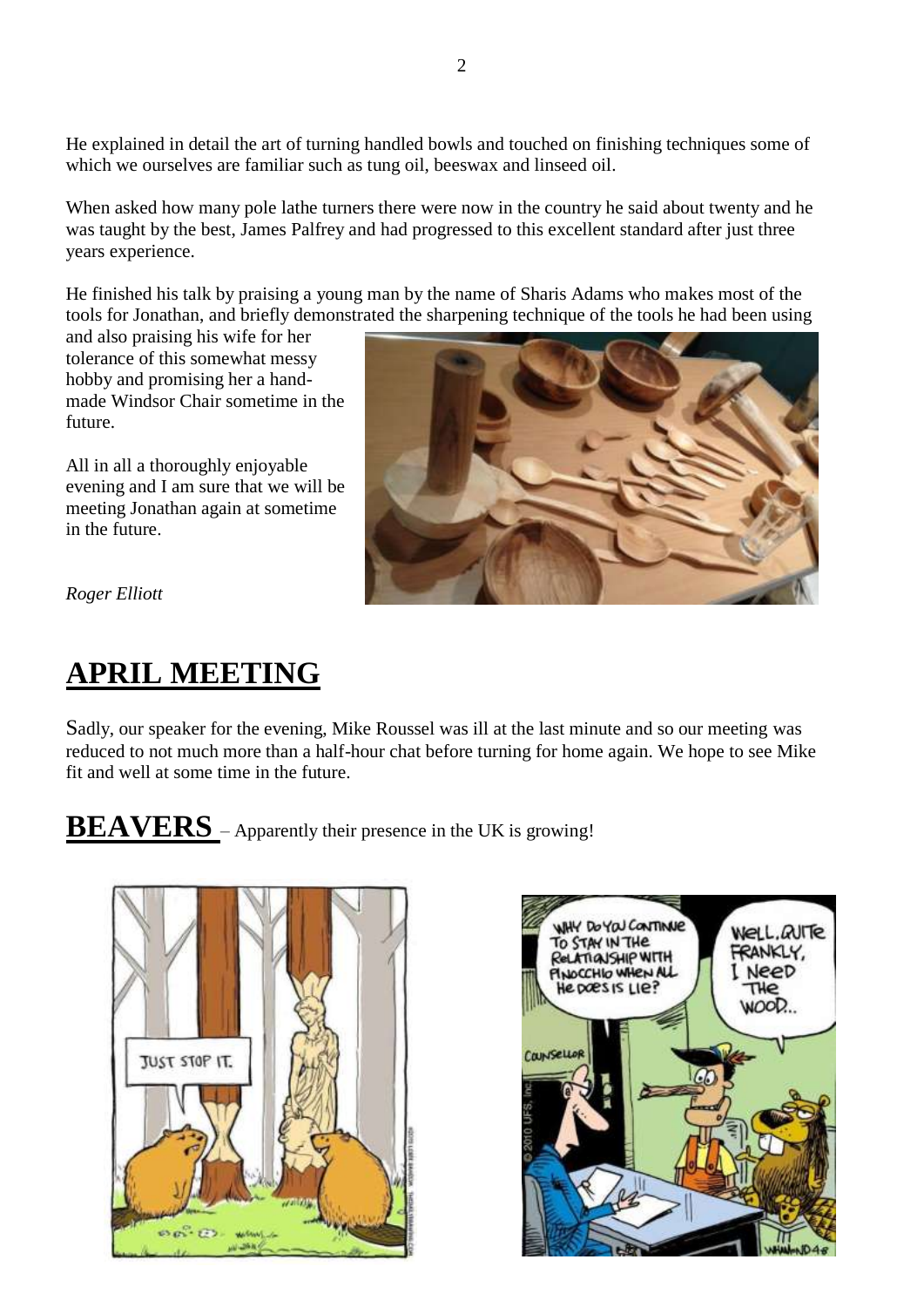# **WEALD & DOWNLAND TRIP**

On Saturday  $12^{th}$  May some fourteen members used a combination of their own vehicles to transport themselves to the Weald and Downland museum where they enjoyed a tour around all sorts of old buildings from all around the country and from all ages neatly set down in the rolling Sussex countryside.



*Our intrepid travellers*



Fortunately their trip coincided with the Bodger's Ball; an annual festival of greenwood carving, pole-lathe turning and general rural timber crafts which added a woody dimension to what was already an interesting and informative day.

 *Wooden bicycle anyone?*

## **TROPHY NIGHT**

One of the first items on the agenda was a very pleasant one for Roger and that was to announce that it had been decided to make Don and Joyce Andrew honorary life members of the Waterside Woodcarvers. Although Don is the couple's carving member, they have both been very active on the committee ever since they joined many years ago, with Don as treasurer and Joyce as secretary and their home often being the venue for the committee meetings. As well as free membership for life, they were also presented with a couple of potted plants to add to their garden. Every member of the club owes them a great debt of gratitude for all they have done behind the scenes over the years.



 *Don and Joyce Andrew*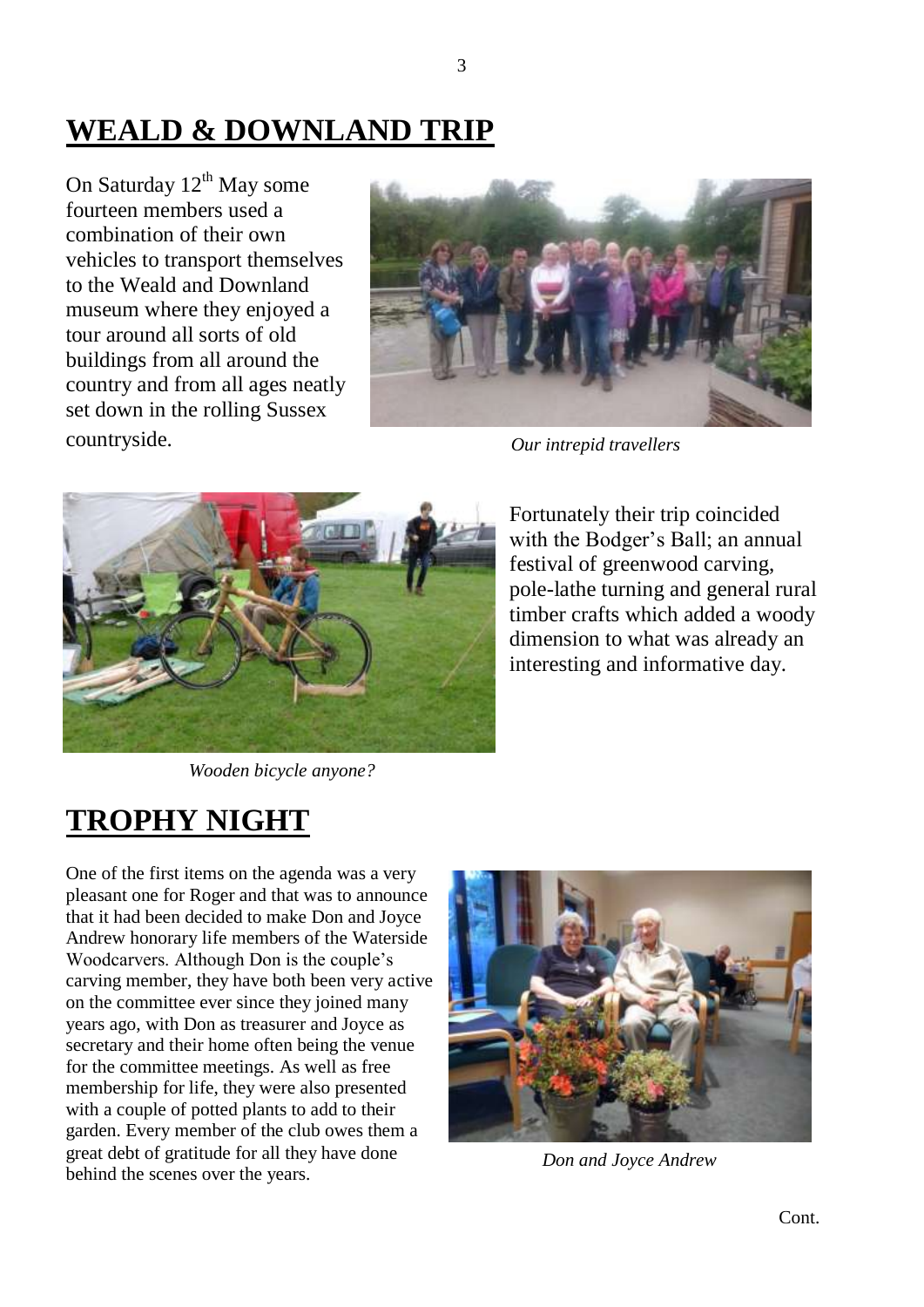Unusually for trophy night we had a visitor. His name was Denis Chorlton and he was a bird rescuer and even more unusually he had brought along a couple of live specimens; namely a Tawny Owl and a Mallard Duck. As he held the owl at the front of the room he told us all about its life and its behaviour and also what his all-consuming hobby/mission involves. He is obviously one of those extremely dedicated individuals who is always there to take on a sick or injured creature and nurse it back to health if at all possible, sometimes adopting the bird for life. He even brought along some dead specimens from his freezer for us to inspect and photograph for



 *Denis and the Tawny Owl*

research purposes. From his description, his home is really a kind of menagerie that requires constant attention and one can only surmise that Mrs. Chorlton must be some kind of saint!



The carvings to be judged were booked in and laid out at the beginning of the evening and they totalled seven which was a bit disappointing considering the number of members that we have, however, those seven were of the highest standard and as usual judging by all the members present was not an easy task.

When the votes were counted it turned out that your editor was in first place with his handbag (ahem!) and joint second were Maggie's Nuthatch and Andy's Stag. They will hold the shield for six months each. Congratulations on such a high standard to all who entered and let's hope we can see more carvings and less tablecloth at next year's event.

Of course, the other decision we need to make at the May meeting is the subject for the Woodblock Challenge. We were all given a slip of paper to remind us of the ten choices that members had put forward over recent months and on a show of hands it turned out to be "It Flies" which, I guess gives quite a large scope for our imaginations. So, come Christmas......